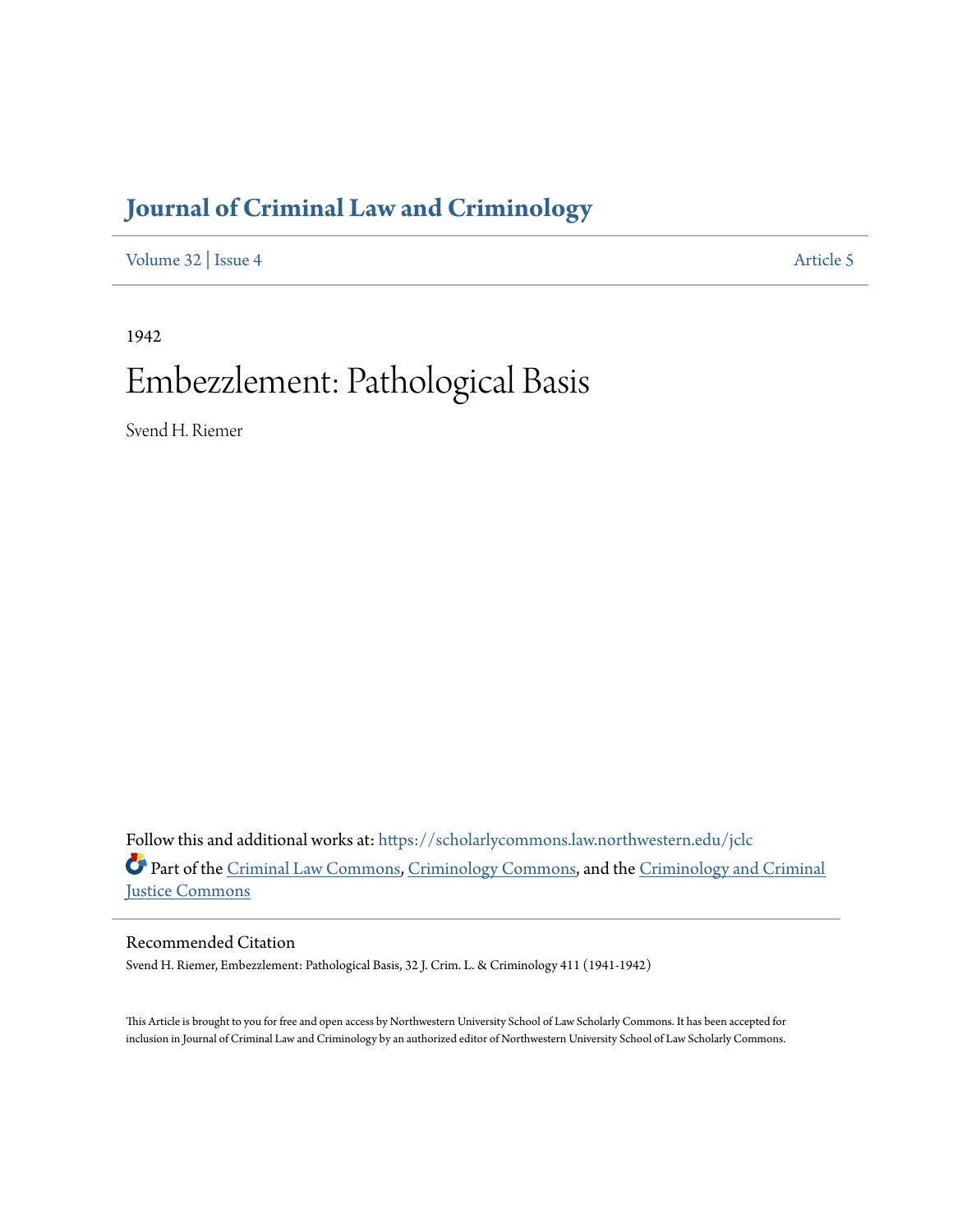## **EMBEZZLEMENT: PATHOLOGICAL BASIS1**

## Svend H. Riemer<sup>2</sup>

## I *Social Push and* Pull

Embezzlement, in general, is the outcome of a crisis at a relatively late stage of the individual career. In exceptional cases only is there a record of juvenile delinquency in the life history of the embezzler. In many cases the criminal act requires a special key-position, the individual being trusted with the administration of considerable sums of money. A previous criminal record would exclude the individual from such responsible positions. Consequently, the analysis of embezzlement more than that of any other crime requires a concentration of attention upon the specific conflict situation in which the criminal act originates. We often find a continuous and accelerating progress of antisocial and delinquent behavior but the life career is, in most cases, not planned on the basis of crime.

Three different aspects may be considered in the conflict situation:

- **1)** the social pull; the opportunity
- 2) the social push; the emergency situation
- **3)** specific to our material; the psycho-pathological element involved

The social constellation which we find at the background of the criminal act is to be defined as the cooperation of two different forces. In most cases the delinquent finds himself in a situation which offers a special *opportunity.* But, also, the criminal act does not originate without a specific driving force which necessitates the appropriation of economic means. The delinquent acts in an *emergency situation.* Our material enables us to evaluate, furthermore, the influence of *psychopathological conditions* in the origin of this particular crime. They mitigate or emphasize the social constellation that leads up to the criminal activity of the embezzler.

## *The Opportunity*

The economic system in our modern society presupposes highly complicated attitudes and voluntary self-restraint in the participating members. Many abstract business transactions are based on a considerable amount of trust that the individual will play the rules of the game or respect the "folkways" of the business world. There are short cuts in the prevailing financial communica-

**<sup>1</sup>**This article is based upon **100** cases of em- bezzlement which during the 1930ies were investigated in a two-months observation period in the Langholmen prison clinic in Stockholm, Sweden. The material represents a one-sided selection. Only such cases are transferred to the prison clinic in behalf of which insanity is pleaded by either defense, judge or district

attorney. General conclusions have to be drawn with caution.

The case material was collected without the help of the sociologist, under the guidance of Prof. Olof Kinberg, director of the prison clinic.

**<sup>2</sup>** Department of Sociology, State University, Seattle, Washington.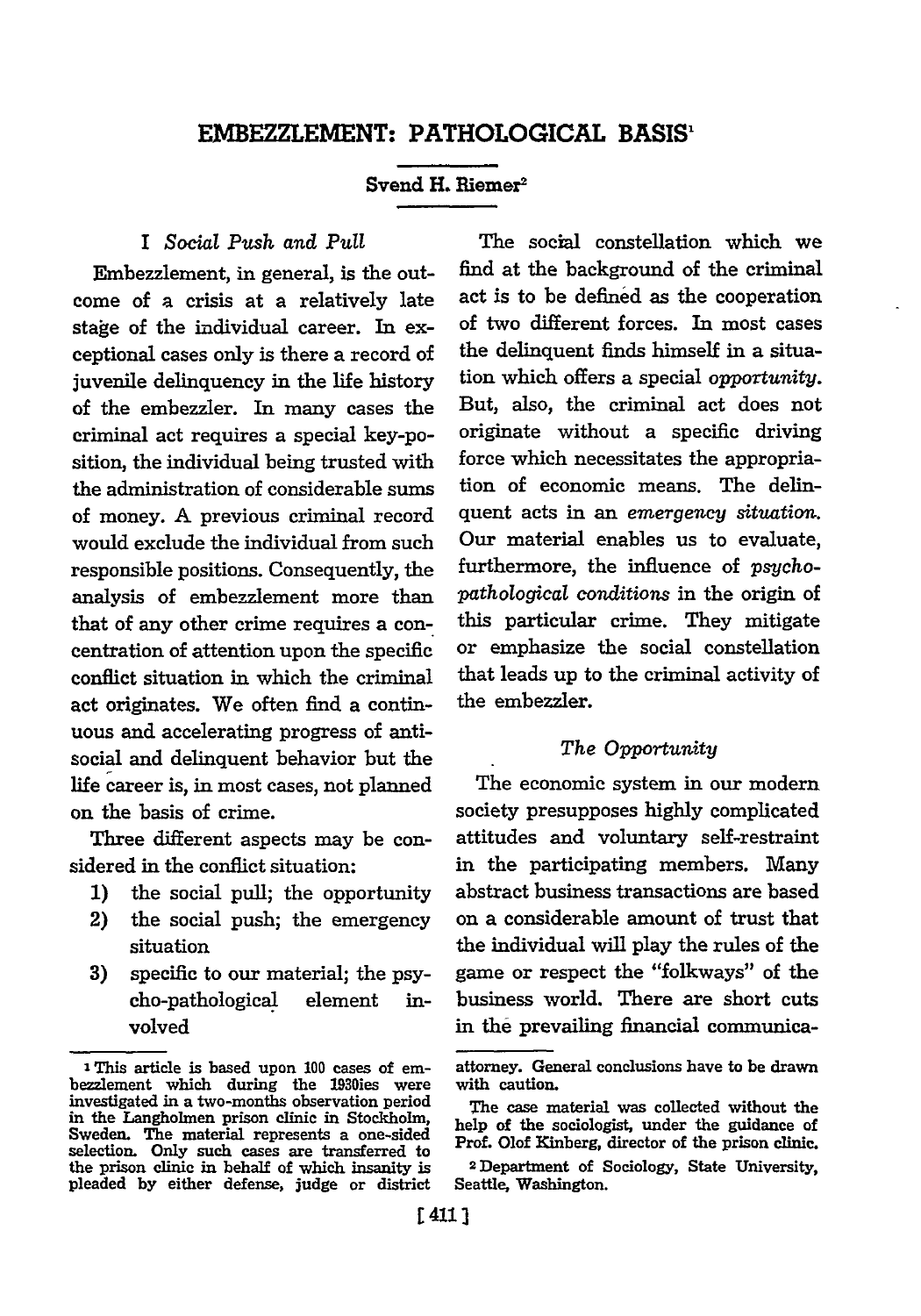tions which yield economic profit as long as the institutions of social control can be deceived. These opportunities are not restricted to trustees in advanced positions only. In the form of any simple confidence game or as an installment fraud, for example, they are open to any citizen of average intelligence. If, nevertheless, embezzlement is more restricted to trustees of one kind or another, this is due only to two circumstances: 1) higher temptation inasmuch as the financial gains thus obtained more adequately balance the risks involved; and 2) necessary expert skill in anticipating and counteracting the discovery by protective institutions.

A brief survey of our material as to key-positions held **by** the 100 embezzlers reveals the following distribution.

#### **TABLE** I

#### *Occupational Distribution*

| Civil Servants                                     | - 7 |    |
|----------------------------------------------------|-----|----|
| Public Officials  13                               |     |    |
| Clergymen  7                                       |     |    |
| Public Office $\ldots \ldots \ldots \ldots \ldots$ |     | 23 |
| Entrepreneurs, High Business                       |     |    |
| Executives $\ldots$                                | 9   |    |
| Lawyers                                            | 4   |    |
| Salesmen                                           | 5   |    |
| Agents                                             | 8   |    |
| Employees                                          | 4   |    |
| Small Enterprise  5                                |     |    |
| Private Business $-$                               |     | 35 |
| Real Estate Owner  1                               |     |    |
| $\textbf{Farmer}$                                  | -5  |    |
|                                                    |     |    |
| Agriculture $-$                                    |     | 15 |
| $Craffsmen$                                        | 6   |    |
| Labor                                              | 4   |    |
|                                                    |     |    |

**3Cp.** Prof. **E.** H. Sutherland: White Collar Criminality. Am. Soc. Review. Febr. 1940. Vol. 5, No. 1--Our field of observation, however, does not permit any definite conclusions as to the validity of Sutherland's thesis. Our attention is limited to mainly pathological cases, to the

| Unemployed  8                                                      |   |
|--------------------------------------------------------------------|---|
| Craft and Labor $-18$                                              |   |
| Students  3                                                        |   |
| Housewife, Housekeeper, etc $\dots$ . 4                            |   |
| $\rm{Professoral~Swindlers}$ $\ldots \ldots \ldots \hspace{1mm} 2$ |   |
|                                                                    | q |
| Total  100                                                         |   |

In 45 of our 100 cases the criminal act did not require any other opportunities than those open to every citizen with average insight in the functioning of our most elementary economic institutions. If more extensive research should confirm these conditions, the theory of white collar crime originating in the professional atmosphere of civil service and business life might have to be somewhat revised.<sup>3</sup>

However limited the scope of the present investigation, a presentation of the occupational distribution of our 100 embezzlers is of interest in this connection. Embezzlement, obviously, is most frequent among the white collar group, though definitely not restricted to that stratum of society only. Conditions, however, might vary in different countries, especially if undiscovered crime is also taken into account.

There are certain loopholes in society. They are based upon the fact that the individual member of the group must to some extent be trusted to adhere to certain folkways concerning money transactions. These loopholes represent the opportunities that are open to the embezzler. They form a temptation **if** the embezzlers develop

Swedish environment, and, finally, the term embezzlement according to Swedish law covers a somewhat wider field. Our material contains many cases (installment fraud) which according to American Law would have to be classified as "larceny **by** bailee."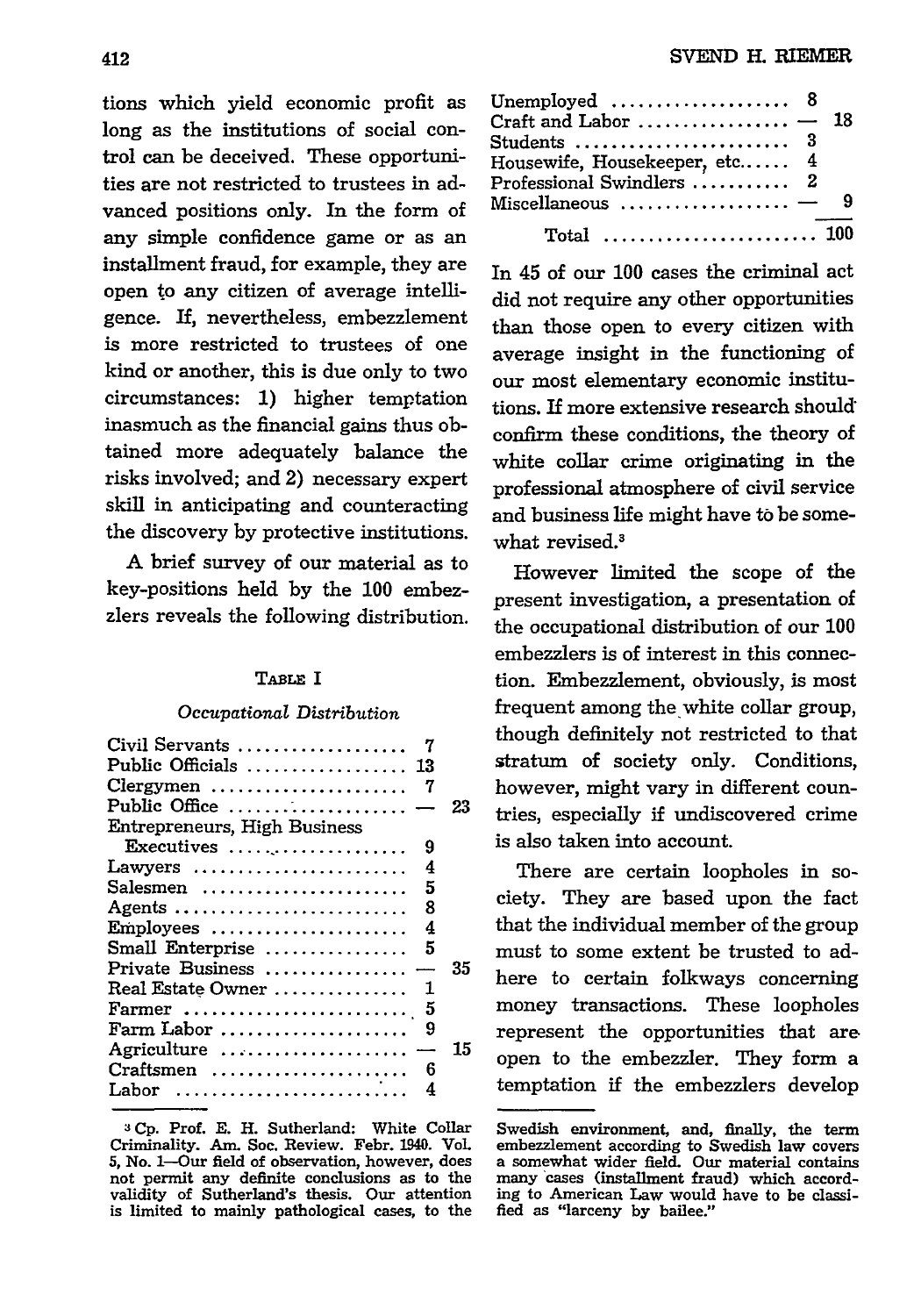an anti-social attitude that makes possible an abandonment of the "folkways" of business behavior. Their character is more clearly brought out in an account of the different techniques of embezzlement that were applied.

As a typical example of embezzlement containing all basic elements in the sequence of criminal behavior,<sup>4</sup> we might mention those cases in which the institution of purchasing on the installment plan was exploited as a basis for systematic fraud. The fundamental routine consists of acquiring possession of the commodities in question by making the smallest possible first payment; thereafter the goods are sold or often exchanged for cash at the pawnbroker's. As further payments on the installment plan fall due, cash is being acquired by a continued series of similar transactions. Thus it is possible in principle to proceed indefinitely with this type of embezzlement. Limitations, generally not anticipated, are of a practical nature. In order not to arouse suspicion, the purchases have to be made at different shops and the commodities have to be exchanged for cash at different pawnbrokers or sold to different persons. Embezzlement represents itself as a cumulative process. The criminal finally loses control of his manipulations. They outgrow the resources and the power of scheming available to the culprit.

In most cases it is only a matter of time until the final discovery will be made. At the time of discovery, we find the embezzler in a state of extreme mental strain. Pathological deficiencies, however, that are apparent in the culprit at the time of arrest will have to be considered not only as a factor in the causation of crime but also as a possible consequence of worries and energy consuming activities in connection with the struggle against discovery.

In the most publicized cases of embezzlement where considerable sums of money are at stake, the application of complicated techniques of bookkeeping and illegal transactions make it almost impossible for the layman to fully understand the basic scheme of embezzlement. Details in this respect are not of importance in the problem of crime causation. The main feature in the development of the illegal practices, however, is the continuous effort to avoid exposure. The embezzler might, with

#### TABLE: **II**

#### *Technique of Embezzlement\**

| I. Confidence Game-Payments<br>promised and not carried out<br>$\operatorname{Installment}$ $\ldots \ldots \ldots \ldots$<br>8<br>Purchases against Promise 5<br>Trusted with Money $15$<br>Falsifications<br>6    | 30 |
|--------------------------------------------------------------------------------------------------------------------------------------------------------------------------------------------------------------------|----|
| II. Falsification of Signatures or<br>Amount on receipts, etc<br>Savings Accounts<br>Notes $12$<br>Wage Checks<br>Stamps used again 14<br>$Confidence$ $Game$ $\ldots$<br>6                                        | 37 |
| III. Embezzlement of Trusted Money<br>Control is avoided or covered up<br>by loans, payments might be de-<br>layed<br>Control covered up 37<br>Bankruptcy<br>5<br>${\rm Falsification}$ $4$<br>Confidence Game  15 | 58 |

discussions of recent text-book editions. **Cp. E. IL** Sutherland and Walter **C.** Reckless.

<sup>&</sup>lt;sup>4</sup> The need of investigations into "behavior systems" or "behavior sequences" of crime has been stressed repeatedly in the methodological

<sup>\*</sup> A certain amount of overlapping occurs due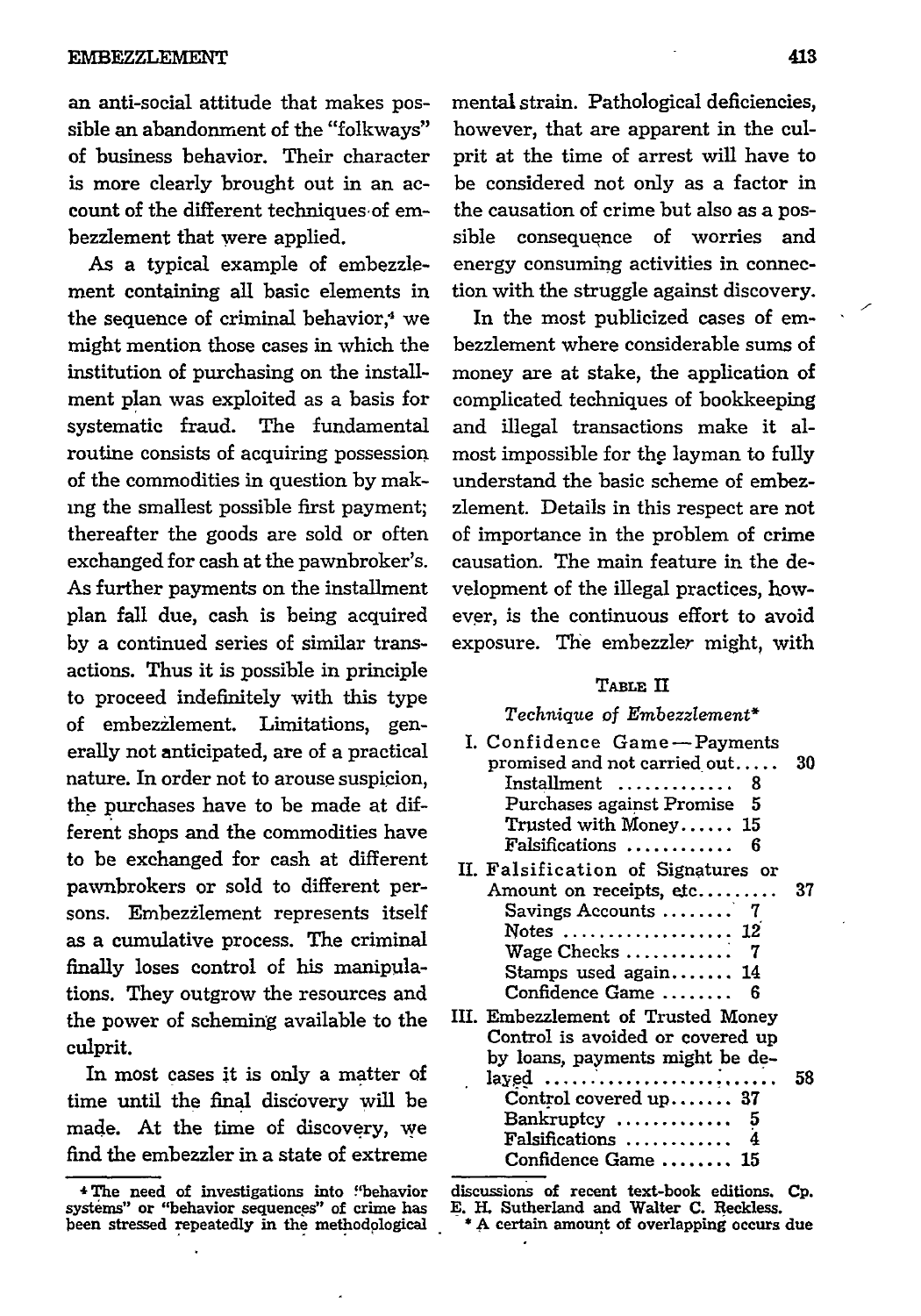borrowed money, try to replace the embezzled amount on the day of control. Where bookkeeping manipulations are applied, the general problem is that of charging the money to a dead account which will not be drawn upon by the owner for some time to come. If it is possible to charge the amount to some past expenditures Which are accepted as final by the administration or by the business enterprise, the way is open to the "perfect crime."

## *The Emergency Situation*

The "social push" leading up to embezzlement might consist of a variety of environmental constellations. In most cases several elements of conflict cooperated. They should not be looked upon as "factors causing crime." The following account has only the function of exploring generally the field of human interaction in which we discover embezzlement.

#### *Occupational Life and* Economic *Status*

The material under consideration contradicts the widely spread notion that embezzlement is the outcome of deliberate attempts to make "easy money" in order to be able to spend it lavishly. The material might contain some bias. It is a challenge to research, however, that we have not been able to find more than 12 cases in which immediate economic strain is lacking in the environmental background of the embezzler. Embezzlement in the great majority of cases represents the only way out of an extreme economic emergency situation. There are somewhat

different conditions to be considered. I discriminate between **1)** extreme poverty, uneniployment, etc., 2) a declining career which is to be looked upon as an emergency due to the individual's habitual standard of living; and finally, 3) instability and insecurity of a career which calls the individual's attention to opportunities for embezzlement.

The most dramatic causation of embezzlement is to be found under section two. The declining career poses against contrasting expectations of the environment. The family is often left unaware of the impending economic ruin. Embezzlement, in eight cases, means the last stand of defense against the necessity of giving up the family home. Less frequent (two cases), on the other hand, is the ambitious tendency to reach a higher social status than accessible with the available financial means.

The criminal behavior grows most naturally out of the occupational routine where a private entrepreneur is struggling against bankruptcy. Means of delaying liquidation are abundant; indebtedness may proceed to the utmost. In not less than 33 cases altogether do we find a sequence of increasing debts leading up to the time when embezzlement is committed.

Embezzlement plays a somewhat different role where instability and uncertainty of the occupational career rather than a definite economic decline characterizes the life history of the culprit. This type of career very often presents the environmental aspect of mental and emotional deficiencies in the individual.

**to the** difficulty of applying strict definitions to **the techniques used and also due to the appli-**

cation **of** several **techniques** in **the** individual **case.**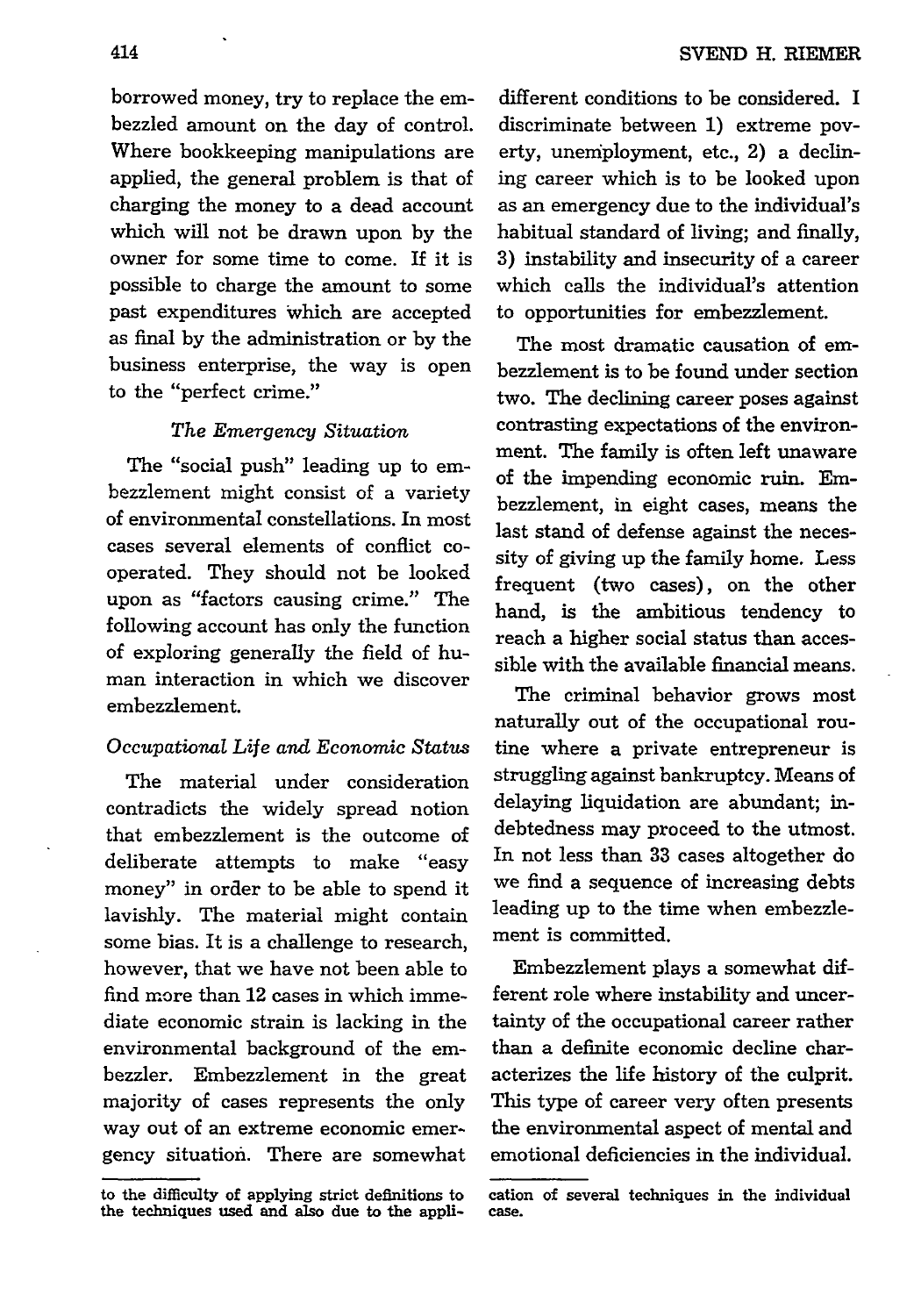#### EMBEZZLEMENT

We find here continuous changes in occupation, short term jobs only, and possibly an inclination toward the salesmen or agent type of career. The inability to adjust to a permanent occupational position is obvious. An attitude develops which lets the person in question look about consciously for opportunities of making a living in the easiest possible way. This attitude might become part of an established routine which causes the individual to drift toward illegal behavior if, at the time being, no legal opportunities offer themselves. Thus, and not seldom, embezzlement appears as a final, perhaps somewhat more extravagant, step in a series of speculative maneuvers in business or on the stock market. Needless to say, the push in the direction of fraudful behavior is aggravated if economic losses occur in this connection.

If the individual conceives his economic losses as undeserved, he might assume an attitude of general protest against society and thus be prepared to sever loyalties with his partners- in business transactions. In many cases this attitude developed as a consequence of economic losses sustained during the peace crisis in Sweden after the last war. The situation gains in tension if the embezzlement is connected with the expectation of future profits which will enable the culprit to extinguish the traces of his temporarily illegal behavior.

Overwork is to be mentioned as another environmental constellation which might cause an attitude relevant to criminal behavior. In a state **6f** complete nervous exhaustion the person in question becomes indifferent to the possible consequences of his criminal behavior. In some cases he just becomes more careless and loses control of the rather complicated system of fraudulent manipulations which so far have hindered discovery.

Extreme poverty and immediate needs for the sustenance of life, especially urgent if the person in question carries responsibilities toward other members of his family, are obvious causes for any type of illegal behavior. The loyalties for society will be broken down in self-defense. If embezzlement is the consequence, we find the culprit has run into the particular scheme of manipulations more or less by accident or imitation.

## *Conflict Situations in Regard to Family Life*

In more cases than might be expected we find a coordination of family conflict and economic emergency at the basis of the attitude that makes embezzlement possible. The simplest connection between these two spheres of the individual life history prevails where provision for the family is the cause of economic needs. Not seldom, however, the relationship is of a more complicated nature. Sudden elimination, by death or otherwise, of a member of the family who held an overwhelming authority might throw the culprit into a confusion in regard to his new responsibilities. Where the primary group of the family has been extremely close-knit, the behavior of the individual loses an element of control which-if economic difficulties are added to the situation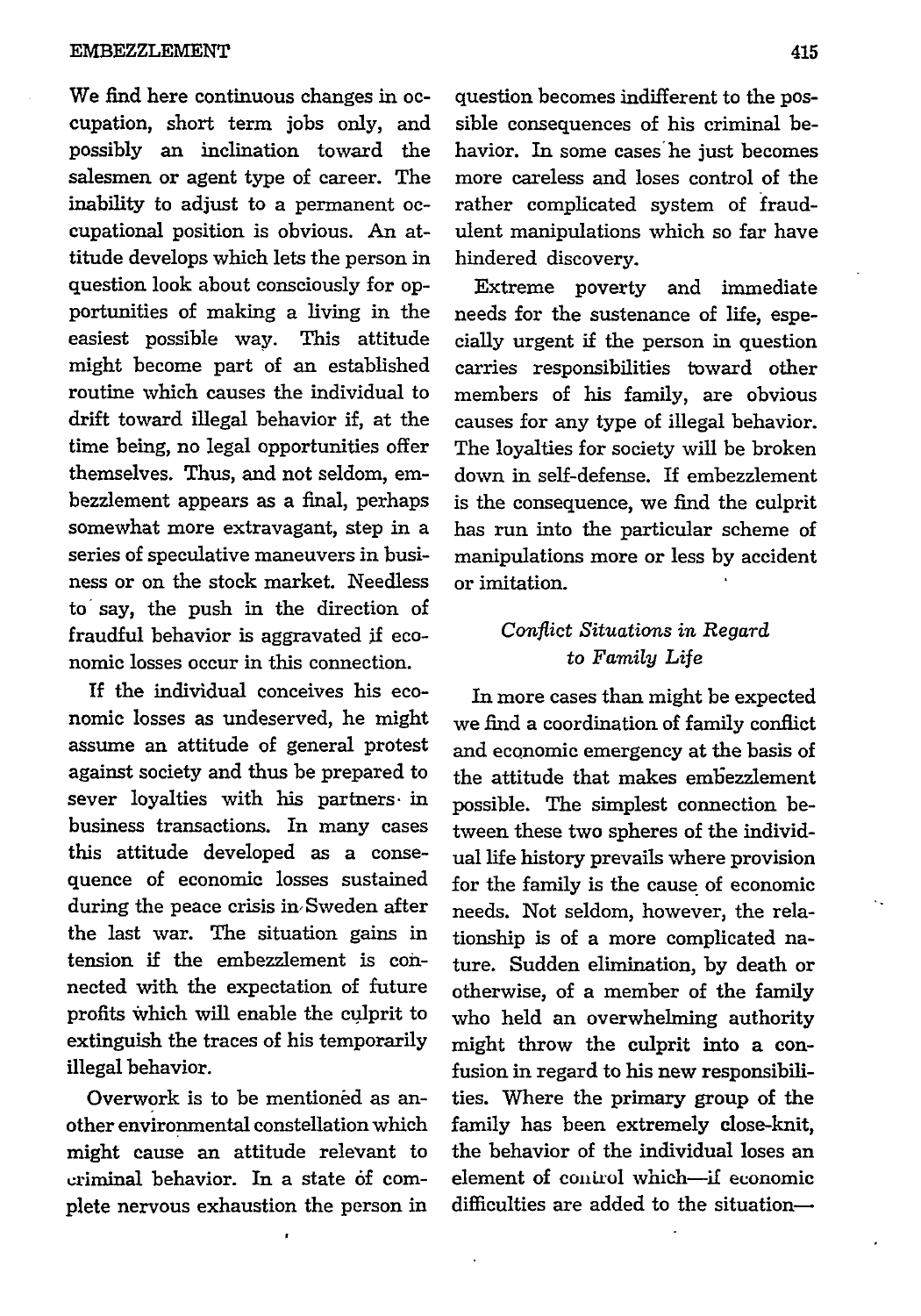acts as a destructive force upon the inhibitions which stand between legal and illegal behavior.

Most frequent is an even more indirect influence upon the attitude of the individual. Where married life is unhappy to the point of general emotional frustration or where other family difficulties lead the individual to a state of exhaustion or indifference -embezzlement becomes possible. Just as in cases of acute overwork, we seem to observe an exceedingly narrowed horizon of planned action. Future consequences might be overlooked while the mind is pre-occupied with an immediate conflict which either demands speedy economic relief at any price or does not allow for sufficient energy for economic self-protection on a legal basis. Crime sometimes poses as a gesture of protest against the environment that makes life intolerable to the culprit. The implications are similar to those frequently observed in the motivation of suicidal behavior; a call for sympathy in a situation which represents an emergency without any possible way out.

## *Definition* of *the Situation*

Pathological conditions are here considered only inasmuch as they have a bearing upon the environmental situation as experienced by the individual. Our observations center around a reaction pattern that colors social interaction rather than around different environmental constellations as such. As a matter of convenience we adhere to the traditional psychiatric classification

of reaction patterns as an additional approach to the discussion of pertinent environmental constellations.

Not much need to be said about the character of distortions in the definition of the situation as related to the well-known psychiatric terminology. The depressive individual shows lack of efficient initiative and is apt to see no legitimate way out of a somewhat entangled situation of economic emergency. In the manic phase future profits, promising a final settlement of the illegal transactions, are unduly anticipated. Feeble-mindedness causes lack of insight into the consequences, especially as far as the institutions of control in society are concerned. The generally psychopathic individual encounters difficulties in the adjustment to occupational life in our society. The consequence is the above mentioned type of embezzler who--as a matter of life routine-fluctuates between different speculative attempts of making "easy money," easily overstepping the borderline between legal and illegal behavior. Nervous exhaustion is the complementary pathological condition to various environmental constellations mentioned above. Alcoholism, mentioned explicitly in not less than 18 cases, is obviously to be looked upon as a symptom of environmental maladjustment. We need not go into further detail. It should be kept in mind, however, that our interest is related entirely to the ensuing distortion of the definition of the situation.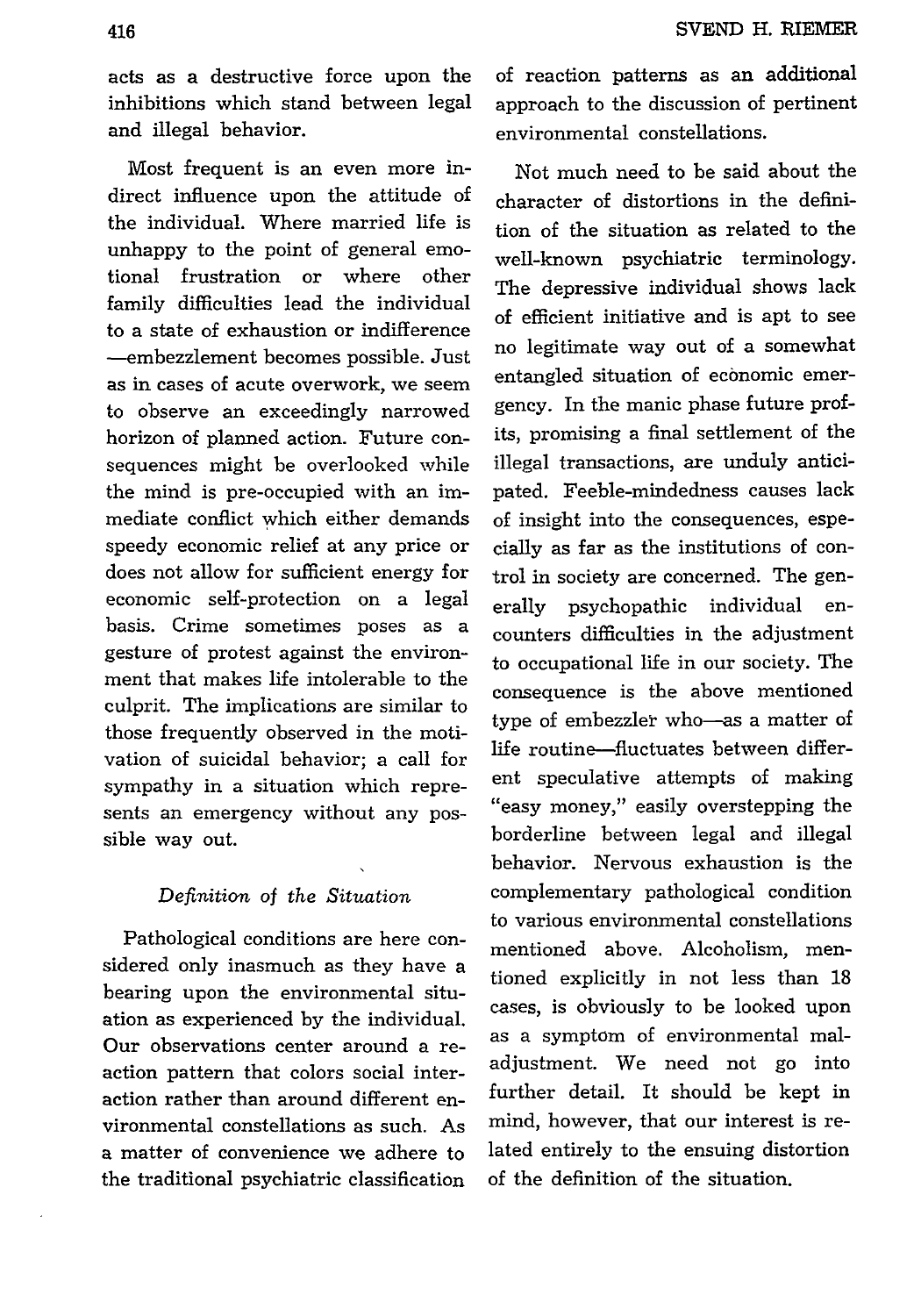## II *Types of Embezzlers*

In our discussion of environmental constellations and individual reaction patterns we repeatedly indicated close cooperation or connection between various of the "factors" or "causes." The discussion of pathological conditions revealed itself as a special aspect of the environmental explanation of embezzlement. We proceed now to a reintegration of "factors" and "causes" which have been isolated for the sake of a first broad analysis. This reintegration will not be carried out in form of a mechanical summation of relevant "factors" in the individual case. This procedure has been used for the prediction of "crime risks,"'conceiving the individual as being' weighed down by an increasing number of disadvantageous "factors," being broken at last just as the camel by the last straw. Insight into our 100 case studies suggests the elaboration of typical configurations of previously separated factors.

From the socio-genetic point of view, embezzlement comprehends a variety of rather heterogeneous behavior sequences which lead up to the illegal activities. It is possible, however, to discriminate between a limited number of "types," characterized by extraordinary uniformity in the process of crime causation. In regard to the possibility of crime prediction these configurations represent a more adequaie unit of approach than isolated factors. In regard to the different types of embezzlers only a limited number of these

"factors"-pertinent in the specific way of their cooperation in the causation of crime-need to be taken into consideration as far as the separate types are concerned. For this configuration, then, the probability of adequate behavior prediction might be expected to be higher than what would be the case in a summation of factors that have been found to be relevant in the field of embezzlement in general. This approach also seems more practical for the analysis and handling of individual cases.

This is especially true in regard to the pathological component in the process of crime causation. With a subdivision of the total material into types, significant correlations might be found. Pathological conditions can be explained in their functional relationship to the criminal behavior in question. This is not surprising. Embezzlement is a primarily legal unit and it is only in the construction of 'our types of embezzlers that we arrive at a unit of primarily socio-genetic relevance.<sup>5</sup>

## *Socio-genetic Types* of *Embezzlement*

1) Embezzlement in civil service and in administrative functions.

Embezzlement in the civil service and in similar public functions occurs in our material under circumstances which show great similarity from case to case. Table III represents those 15 cases which closely approach the sociogenetic type. Indebtedness is at the background in each individual case. We

**<sup>5</sup> In** some **cases** the legal definition of a crime **coincides** strictly with **one sociogenetie type. Cp. Svend Riemer: A Research Note** on Incest.

**Am. Journal of Sociology. Vol. XLV. No. 4.** January **1940.**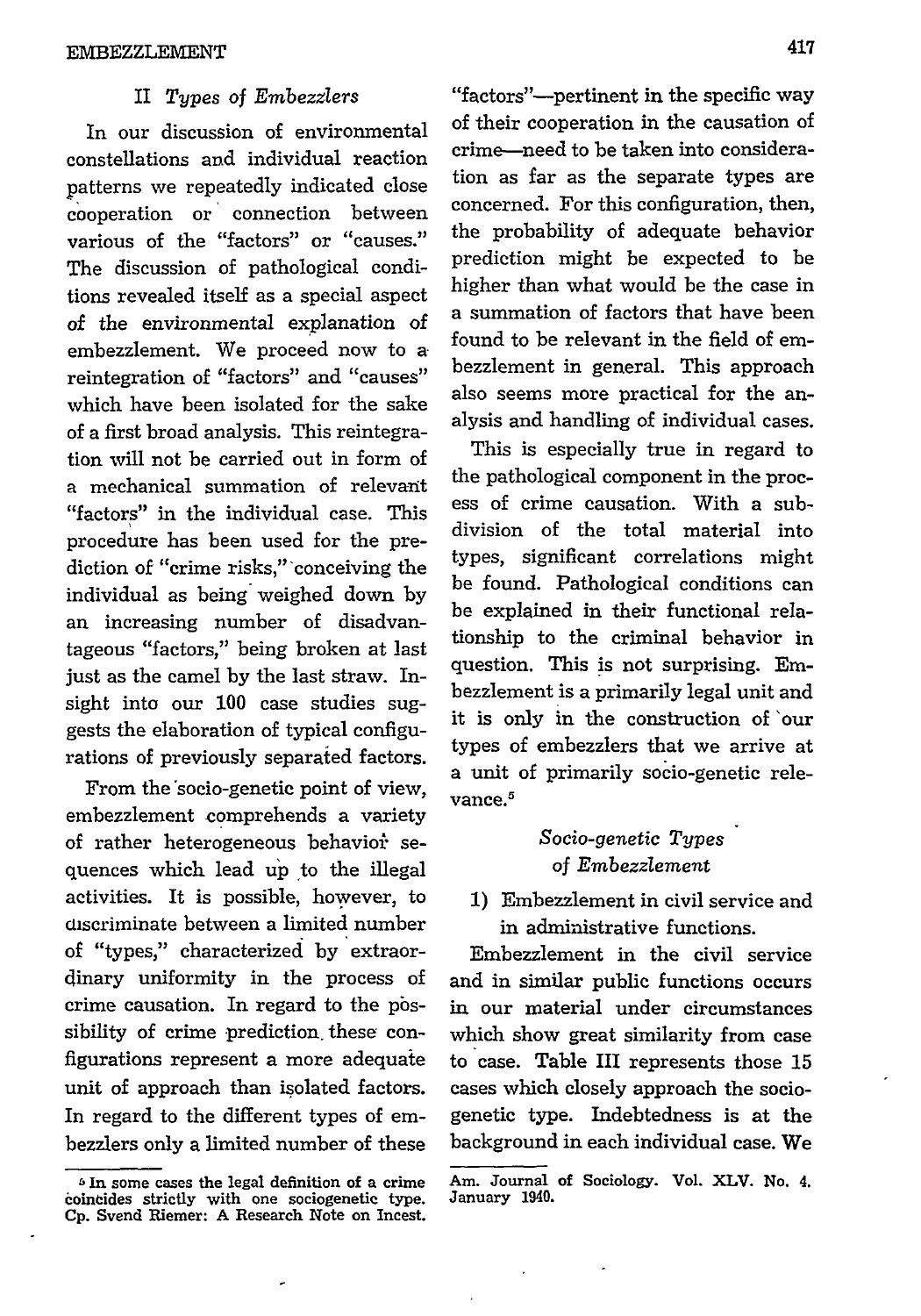observe growing debts for a long number of years before the final break with the professional ethics occurs. In all cases but one is the criminal career entered via a gradual transition from not strictly ethical to overtly criminal behavior. To begin with, money is "borrowed" in a temporary emergency situation and replaced at times of official control. Later on, this replacement is regularly repeated. Money is borrowed from other sources to cover up the lack of funds for the period of control only. Finally, however, these or other means of covering up the embezzlement fail. With furthermore increasing debts and nervous exhaustion the complicated protective mechanism grows out of the hands of the culprit. In the great majority of these cases we find the embezzler, at the time of crime detection, in a state of overwork and exhaustion. We are bound to use this latter, rather general, term. The tabulation of pathological conditions indicates that embezzlement, here, is not specifically related to one or the other type of neurosis or psychosis. A great variety of patterns may be observed, all of which are causing adjustment difficulties, although in somewhat different ways. Nervous tension in the process of embezzlement aggravates a condition which previously appears as an unobstrusive tendency only in the life history of the criminal. The same is true in regard to the family situation. There is a great variety of patterns of maladjustment. They all tend to break down the ability of planning life and the economic career on a considerate basis. Often they lead to an

emotional isolation of the criminal, breaking down loyalties to family or society in general. In five cases the embezzler is totally absorbed by his professional work, complicated by the requirement of avoiding the discovery of his crime; he seems cut off from outside interests.

Undoubtedly, some of the elements in the behavior sequence of this criminal type are related to very specific Swedish conditions. The system of municipal government make public service in many cases an honorary or at least underpaid function. The duty of a sheriff is taken over as a matter of prestige. Difficulties arise when the actual burden of work is understood. In the administration of highway funds there is often no strict separation **be**tween private and public cash money, which at a given time is in the hands of the official. A slight oversight very easily develops into actual embezzlement. Often insight is even lacking into the fact that a crime has been committed. Allusion is made to the possibilities of replacing the money in a week to come or so.

This type of embezzlement might be looked upon as the outcome of an unusual degree of trust in the honesty of the individual functionary. Conflicts arise, where public functions are delegated to personnel that is not thoroughly conditioned by the folkways of civil service proper. Debts and distress in the family situation as well as the mental health in general of the personnel in question should be watched as a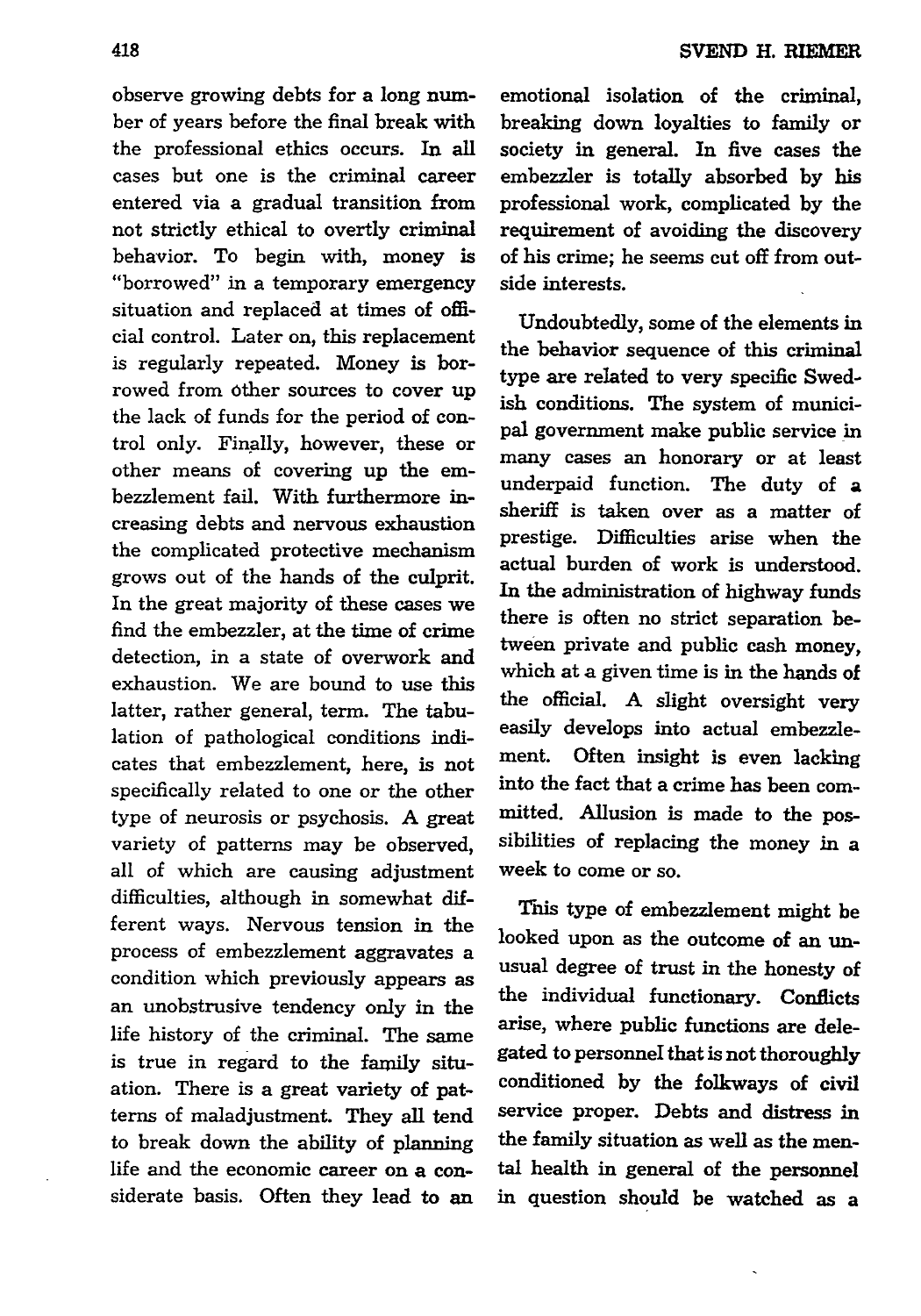|   | Pathological Tendencies                            | Alcoholism. Unstable. | Paranoid. Unstable. | Alcoholism. Depressive    | I<br>ļ                                            | Alcoholism. Paranoid. Tumor. | Neurasthenic. | Neurasthenic. | Paranoid        | Schizoid. Neurasthenic. | Paranoid        | Inferiority Complex. Anxiety.   | Manic.    |                   |                           | Suicidal           |  |
|---|----------------------------------------------------|-----------------------|---------------------|---------------------------|---------------------------------------------------|------------------------------|---------------|---------------|-----------------|-------------------------|-----------------|---------------------------------|-----------|-------------------|---------------------------|--------------------|--|
|   | only interest<br>Occupation                        | ×                     |                     |                           |                                                   |                              |               | ×             | ×               | ×                       | ×               |                                 |           |                   |                           |                    |  |
|   | Isolation                                          | ×                     | ×                   | ×                         | ×                                                 | ×                            |               | ×             | ×               | ×                       |                 |                                 | ×         |                   |                           |                    |  |
|   | uojisneųxą<br>snovieW                              | ×                     | ×                   | ×                         | ×                                                 | ×                            | ×             | ×             | ×               | ×                       | ×               | ×                               | ×         | ×                 |                           | ×                  |  |
|   | Overwork                                           |                       | ×                   |                           | ×                                                 | ×                            | ×             |               | ×               | ×                       | ×               | ×                               | ×         | ×                 |                           |                    |  |
|   | tasmenibalaM<br>Family                             | ×                     | ×                   | ×                         | ×                                                 | ×                            | ×             | ×             | ×               | ×                       | ×               | ×                               | ×         |                   |                           | ×                  |  |
|   | Triminal Behavior<br>spremot<br>Gradual transition | ×                     | ×                   | ×                         | ×                                                 | ×                            | ×             | ×             | ×               | ×                       |                 | ×                               | ×         | ×                 | ×                         | ×                  |  |
|   | Depts                                              | ×                     | ×                   | ×                         | ×                                                 | ×                            | ×             | ×             | ×               | ×                       | ×               | ×                               | ×         | ×                 | ×                         | ×                  |  |
| ţ | Occupation                                         | Executive<br>Railroad | Post Official       | Community Clerk           | Farn. <sup>--</sup> Chairman of Community Council | Civil Servant                | Post Official | City Clerk    | Police Official | Civil Servant           | Community Clerk | Farmer Chairman of Town Council | Clergyman | Post Official     | Police Official           | ٠<br>Civil Servant |  |
|   | y&e                                                | 59                    | 33                  | $\boldsymbol{z}$          | នី                                                | 39                           | 55            | 24            | $\mathbf{a}$    | 47                      | 34              | 44                              | 36        | $\boldsymbol{42}$ | $\boldsymbol{\mathsf{a}}$ | 46                 |  |
|   | Case Number                                        |                       | ដ                   | $\boldsymbol{\mathsf{a}}$ | Ş                                                 | $\mathbf{G}$                 | 44            | 45            | 46              | 48                      | 50              | 62                              | 5         | 74                | 77                        | $\frac{8}{100}$    |  |

à,

Ö. <u>د</u>

TABLE III

 $\overline{a}$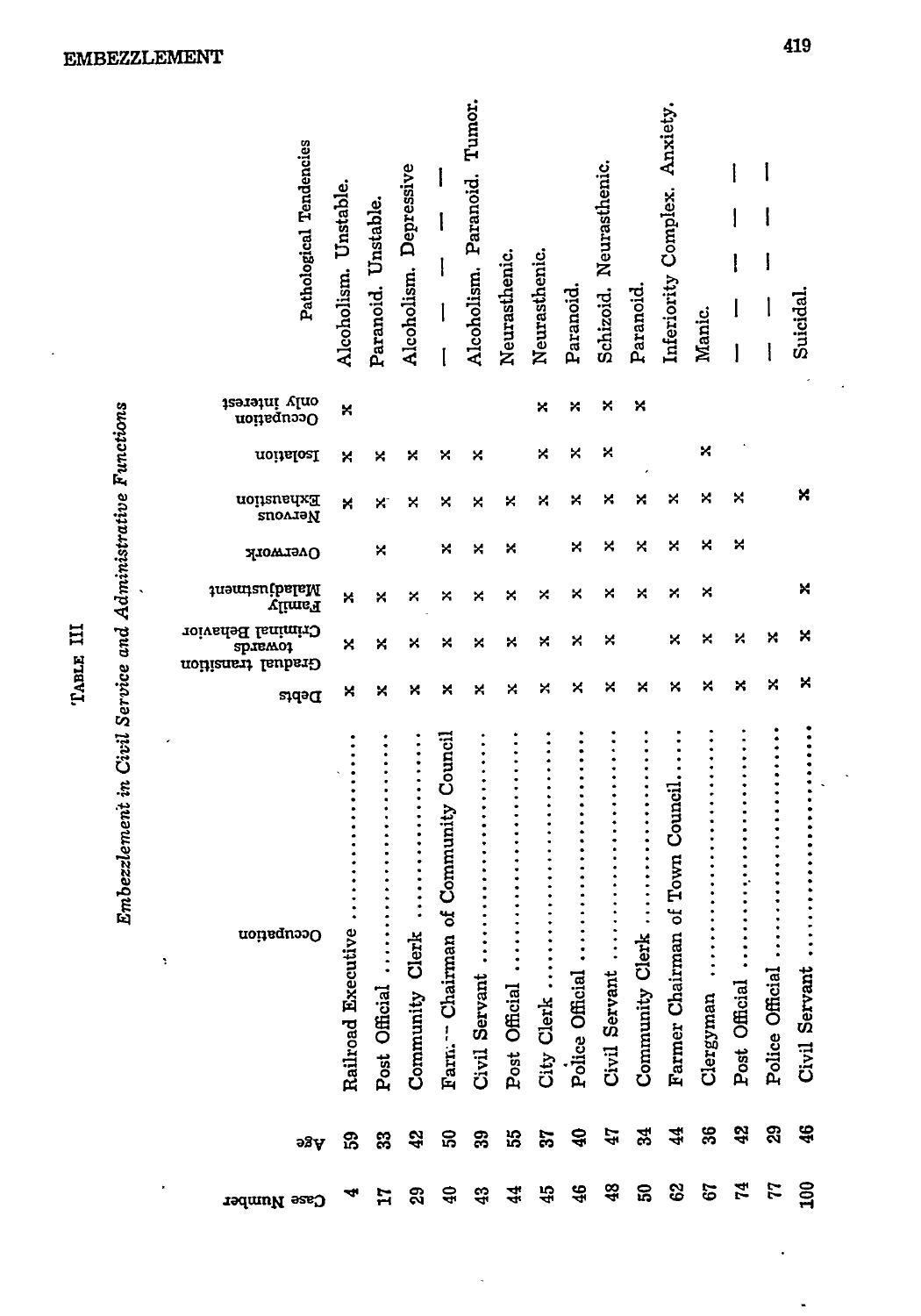matter of defining the crime risk in these cases.

2) Embezzlement of the entrepreneur in his struggle for economic independence.

#### TABLE IV

#### *Types of Embezzlers*

| Embezzlement in civil service and ad-                                         |                |
|-------------------------------------------------------------------------------|----------------|
| ministrative functions  15                                                    |                |
| Embezzlement of entrepreneurs in                                              |                |
| struggle for economic independence. 12                                        |                |
| Embezzlement for the preservation of                                          |                |
| status                                                                        | 5              |
| Embezzlement as a quasi-professional                                          |                |
|                                                                               |                |
| a) Systematic exploitation of the                                             |                |
| loopholes of social control 11                                                |                |
| b) Occasional lapse into embez-                                               |                |
| zlement in a life of restless va-                                             |                |
|                                                                               |                |
| c) The confidence man $8$                                                     |                |
| Petty embezzlement due to temptation                                          |                |
| and pressing needs   19                                                       |                |
| a) The feebleminded embez-                                                    |                |
|                                                                               |                |
| b) Extreme poverty  11                                                        |                |
| Embezzlement for the sake of amuse-                                           |                |
| ment and luxurious consumption                                                | $\overline{a}$ |
|                                                                               |                |
| Total number of classified cases 81                                           |                |
| $\rm Border$ line cases $\ldots \ldots \ldots \ldots \ldots \ldots \ldots$ 19 |                |
|                                                                               |                |
| $Total$ 100                                                                   |                |
|                                                                               |                |

Another typical sequence of criminal behavior is that of the business man who is caught in a desperate struggle for survival of his business enterprise. The frequency of embezzlement rose considerably in Sweden a few years after the peace crisis in the early twenties. Business fluctuations affect this particular crime wave-as we learn from our case material—in the following way:

At the time of business properity there is a tendency on the part of prey-

ious employees to break loose from the enterprise in which they are engaged and to establish a business of their own, primarily on a speculative basis. During the following economic depression these new entrepreneurs meet a previously unexperienced situation. They fail in their own enterprise, succumb economically and face the necessity of resuming their old status of employees. This retreat might be cut off by the increasing unemployment or also by the unwillingness on the part of the individual to give up the status of an independent entrepreneur. Difficulties increase while they fight for economic survival. Speculation and scheming has been the basis of their previous success. They cling to this attitude for self-defense, finally overstepping the borderline of legal business transactions. There is a prevalence of slightly paranoid to outspoken paranoid cases, which in sociological terms implies an attitude of protest and ensuing disloyalty against society which has bereaved them of their property.

In Sweden there is added to this close relation to the fluctuation of the business cycle another constellation of importance. Frequently, in these particular cases, a transition has been made from farming and other agricultural pursuits to business activities. A wealthy peasant's son, owner of forest land, might turn to the lumber business for economic profit and fail in this activity for which he is not prepared by experience. Or a small cottager might use an unexpected inheritance to buy a truck and try himself in the truck-driving business. In all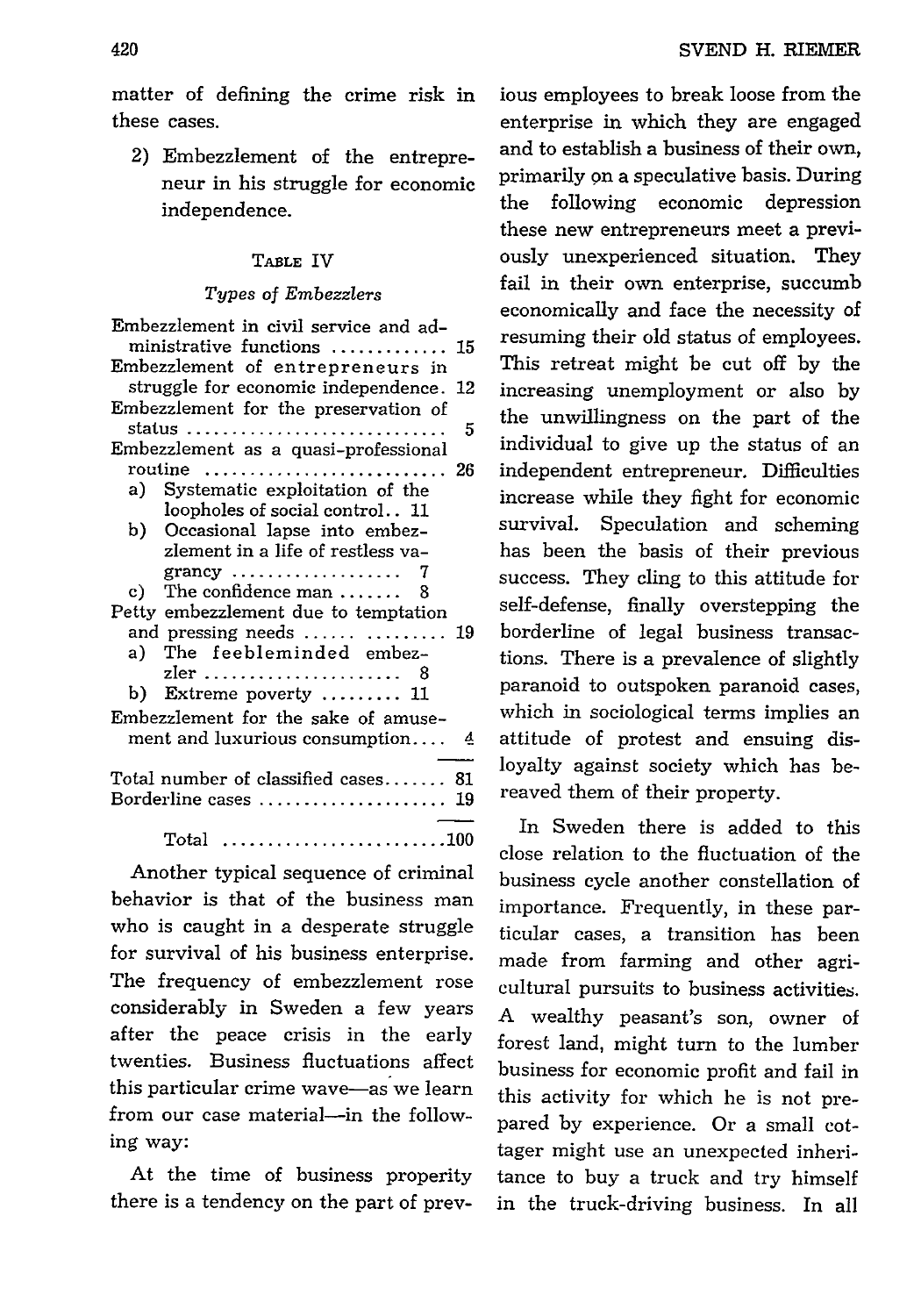these cases loss of property breaks down the loyalty toward society and the rest of the business world in particular.

It is the sudden reverse in the trend of the economic career and lack of previous experience to meet the emergency which predominates in the causation of crime. Slight paranoid tendencies make the transition to the status of an employee impossible. As far as the private life in these cases is concerned, maladjustment is not infrequent. It represents, however, a symptom of the situational strain rather than an important element in the configuration of circumstances which in themselves are inducive to criminal behav**iui.** Twelve cases in our material fall strictly under the category here discussed.

3) Embezzlement for the preservation of status.

Preservation of status alone leads toward embezzlement in a few (5) cases. **All** these cases concern rather timid individuals whose life is embedded in family contacts of close cohesion, The family, on its part, is grown into fixed relations with a social environment that requires economic means of a certain order for an adequate standard of living. Two members of the higher Swedish nobility give the best illustration of this particular type.

They committed embezzlement out of sheer anxiety, or rather confused helplessness, when adverse economy should have induced them to severe connections with their "social set." Sheltered from early childhood by economic help and natronage, given as a matter of course on the basis of family status, they were unable to adjust their standard of living to decreasing financial means. Close affections toward dependents agg:avated the crime risk inasmuch as they made the loss of status an even more undesirable or impossible step to take.

The behavior sequence is very similar in those other cases, where an affectionate son of the owner of a large country estate struggles in vain against economic ruin or where the oldest son, trusted with the liquidation of his ad-' mired father's rather entangled economic affairs on behalf of the family, is led into illegal transactions, or where a female postal official is suddenly faced with the responsibility of providing means for the support of mother and siblings. Although there are only very few cases of this kind in our material, they represent a distinct type of crime causation.

- 4) Embezzlement as a professional routine.
- a) Systematic exploitation of the loopholes of social control (eleven cases)

In contrast to the previously mentioned types of embezzlement we are dealing here with individuals who---on the basis of emotional instability-have been unable to acquire a firm position in occupational life. They are described as adventurous, as restless, unreliable, extremely egotistical and disloyal already in early childhood or adolescence even in their dealing with members of their own family. Thev shift from one attempt to another to make some money. With three exceptions they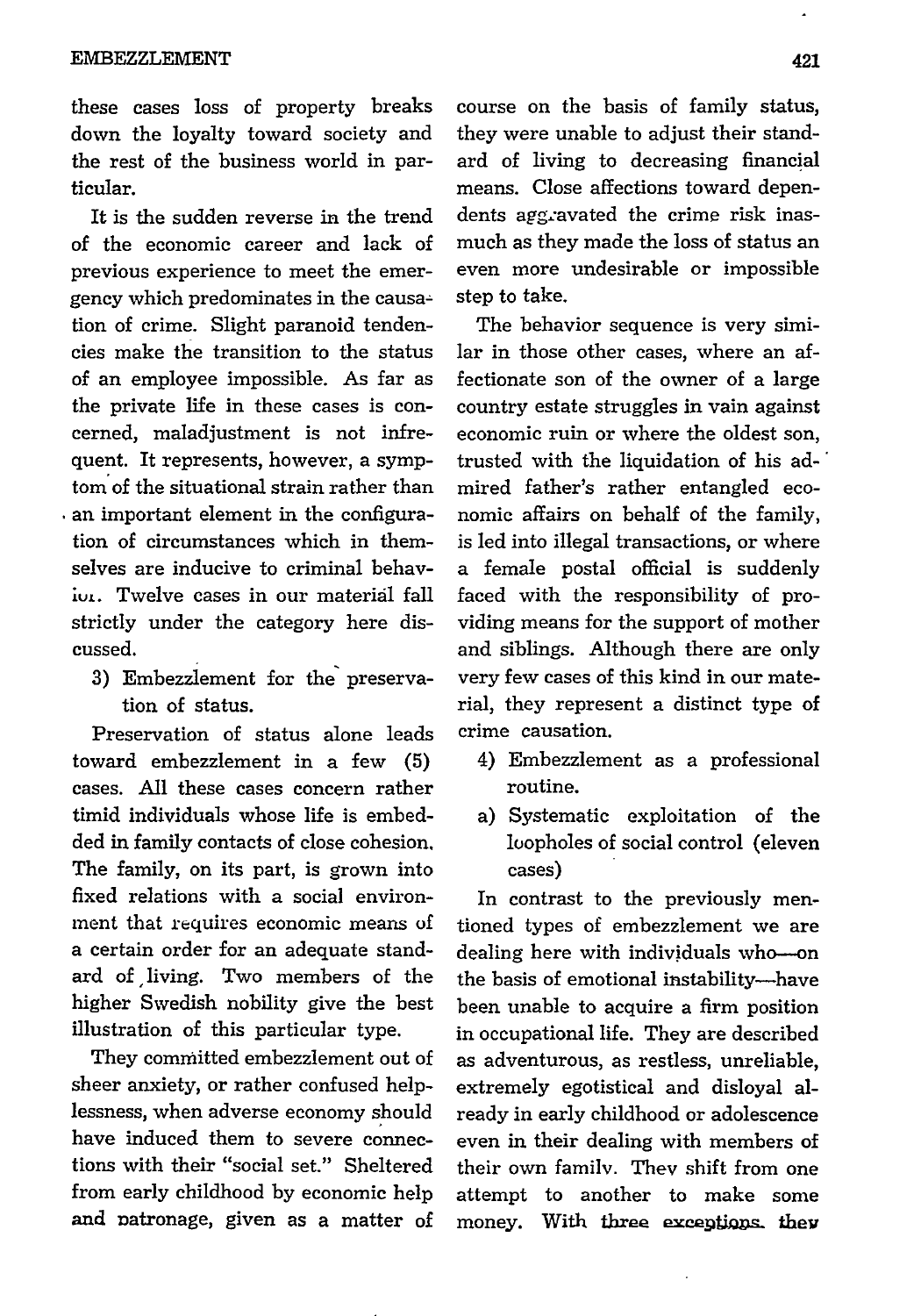have not been gainfully employed for any length of time.

The technique of embezzlement varies all the way from counterfeiting to fraudal installment purchases. They exploit institutions as well as friends and relatives. The source of their criminal behavior is to be found in a pathological condition of their emotional life which makes adjustment to the routine of occupational life impossible and allows for an -egotistical scheming for profits that is void of any social loyalties. They are psycho-pathological individuals, not specifically related to any type of psychosis. They might be of very different family background. Individually their social status is hard to define inasmuch as they are fluctuating at the borderline of the occupational hierarchy, seeking closer attachment temporarily only wherever they see a possibility of making "easy money" without settling down to the monotony of a regular job.

b) Occasional lapse into embezzlement in a life of restless vagrancy (7 cases)

This type has in common with the above mentioned the lack of adjustment to occupational life on the basis of emotional, restlessness. It varies, however, in the attitude toward criminal behavior. Embezzlement or similar pursuits do not enter systematically into the plan of li:e. Crime is resorted to only occasionally in a situation of economic embarrassment. It replaces for the time being one of those shortterm jobs by which the person in question is used to keep financially afloat. Loyalties toward close friends and relatives might be broken. This occurs, however, on the basis of a complete absence of feeling of responsibility. The person is not completely isolated in its egotistical scheming as the above mentioned type.

c) the confidence man. (4 cases)

Well-known as a criminal type, the confidence man might occasionally be arrested for embezzlement. He shows marked deviation from all other embezzlers. He does not apply an abstract scheme for his illegal enrichment. He betrays face to face, often by improvising along the general framework of a standard confidence game. He runs into just embezzlement only perchance, while whimsical craving for sympathy and shrewd acting appear as the main features in his criminal technique. Infantilism, uncontrolled emotional exhibitionism and failure to establish reliable relationships with his environment are outstanding in the psychological set-up of the confidence man. Fraud represents a domineering feature in his life career. He shares with the last mentioned two types of embezzlement the lack of occupational adjustment.

- 5) Petty embezzlement due to temptation and pressing needs.
- a) The feebleminded embezzler. (8 cases)

The configuration of circumstances relating to the criminal actions show a surprising degree of similarity as far as this limited number of feebleminded embezzlers is concerned. All but one are living in a farming environment and are less than thirty years old. Occupationally they are not firmly estab-